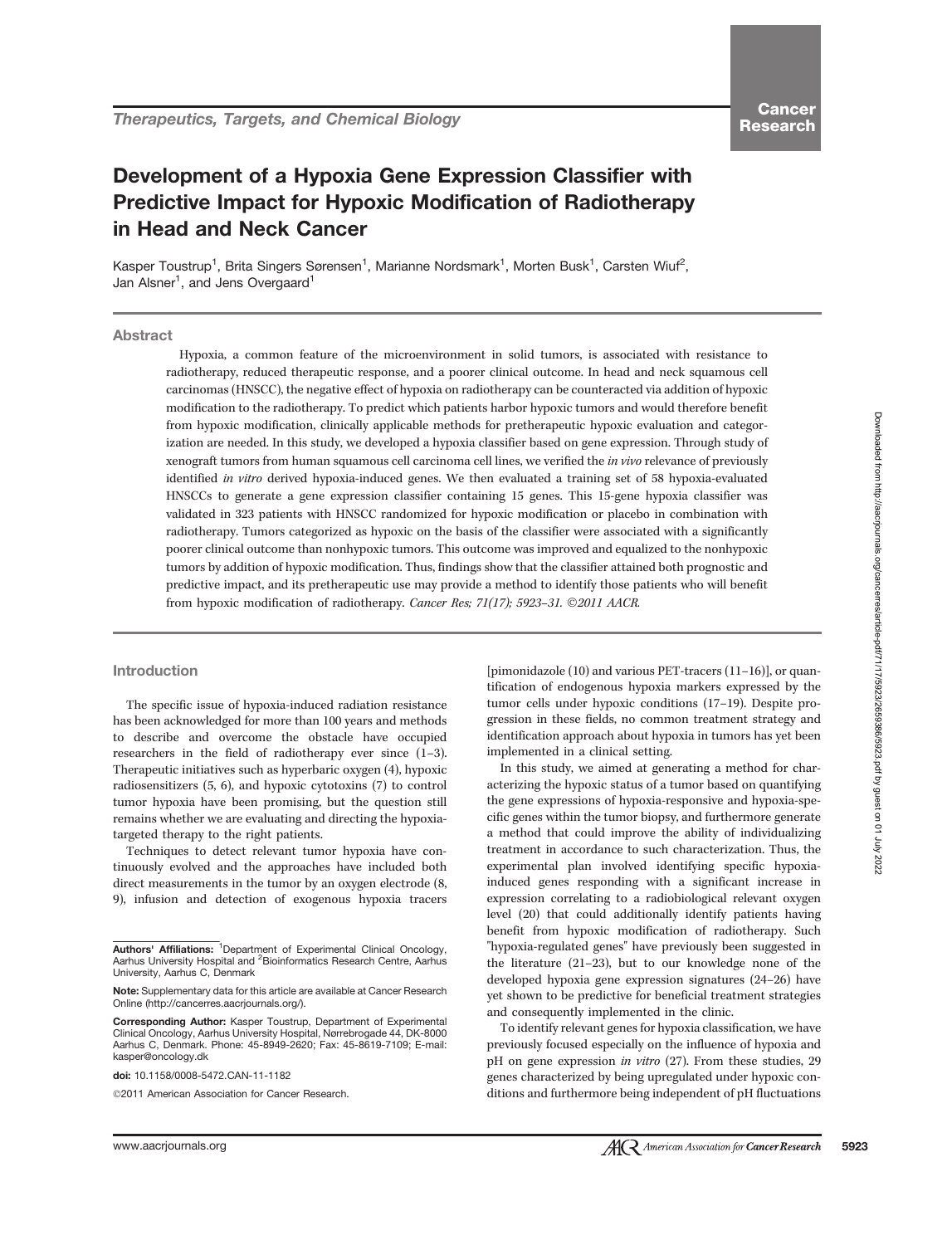were identified as potential classifier genes across a range of human squamous cell carcinoma cell lines. The identified genes were upregulated more than 2-fold under hypoxia in at least 4 of 5 cell lines. In addition, we chose to investigate and quantify the gene CA9, which has frequently been associated to hypoxia in the literature (refs. 28–30; Table 1).

We first validated the in vivo relevance of the in vitro identified genes in a xenograft study by applying the hypoxia radiotracer 18F-flouroazomycin arabinoside (FAZA) in the detection and isolation of hypoxic and nonhypoxic tumor tissue. Following gene expression quantification, we compared the genetic response in the 2 areas to detect whether an upregulation in the hypoxic area could be registered. To proceed into the clinical setting, we then developed a hypoxia classifier on gene expressions quantified from hypoxia-eval-

| Table 1. Hypoxia-responsive genes                 |                                      |                                    |
|---------------------------------------------------|--------------------------------------|------------------------------------|
| In vitro<br>derived<br>genes                      | Included in<br>hypoxia<br>classifier | <b>Function</b>                    |
| <b>ADM</b>                                        | <b>ADM</b>                           | Stress response                    |
| AK3L1                                             |                                      | Nucleotide metabolism              |
| <b>ALDOA</b>                                      | <b>ALDOA</b>                         | Glucose metabolism                 |
| ANKRD37                                           | ANKRD37                              | Protein-protein interactions       |
| ARRDC3                                            |                                      | Cell surface metabolism            |
| BNIP3                                             | BNIP3                                | Apoptosis                          |
| <b>BNIP3L</b>                                     | BNIP3L                               | Apoptosis                          |
| C3orf28                                           | C3orf28                              | <b>Unknown</b>                     |
| C18orf19                                          |                                      | Unknown                            |
| CCNG <sub>2</sub>                                 |                                      | Cell cycle regulation              |
| EGLN1                                             |                                      | Regulation of HIF-1 activity       |
| EGLN3                                             | EGLN3                                | Regulation of HIF-1 activity       |
| ERO1L                                             |                                      | Oxidoreductase                     |
| FOSL <sub>2</sub>                                 |                                      | Cell proliferation                 |
| GPI                                               |                                      | Glucose metabolism                 |
| HIG2                                              |                                      | Stress response                    |
| <b>IGFBP3</b>                                     |                                      | Cell proliferation                 |
| JMJD1A                                            |                                      | Histone demethylase                |
| KCTD11                                            | KCTD11                               | Apoptosis                          |
| LOC401152                                         |                                      | Unknown                            |
| LOX                                               | LOX                                  | Extracellular-matrix<br>metabolism |
| NDRG1                                             | NDRG1                                | Stress response                    |
| P4HA1                                             | P4HA1                                | Extracellular-matrix<br>metabolism |
| P4HA2                                             | P4HA <sub>2</sub>                    | Extracellular-matrix<br>metabolism |
| PDK1                                              | PDK1                                 | Energy metabolism                  |
| PFKFB3                                            | PFKFB3                               | Glucose metabolism                 |
| <b>RORA</b>                                       |                                      | Unknown                            |
| SLC <sub>2A1</sub>                                | SLC <sub>2A1</sub>                   | Glucose metabolism                 |
| SLC6A8                                            |                                      | Glucose metabolism                 |
| $C A 9^a$                                         |                                      | pH regulation                      |
| $a_{\text{Cana}}$ hosed as<br>ومنامسهم ويبون بمعو |                                      |                                    |

<sup>a</sup>Gene based on previous studies.

uated human tumor biopsies. This classifier contained 15 of the in vitro identified hypoxia-responsive genes that could best discriminate between "more" and "less" hypoxic human head and neck squamous cell carcinomas (HNSCC; evaluated by oxygen electrode measurements). In an independent data set, where patients were randomized for either placebo or hypoxic modification in combination with radiotherapy, we finally evaluated whether the developed 15-gene hypoxia classifier could identify patients with hypoxic tumors and thereby identify patients that would potentially benefit from hypoxic modification. Our findings indicate that with this strategy, it has been possible to develop a 15-gene hypoxia classifier, which attain both prognostic and predictive impact.

# Materials and Methods

# Biological material

In vitro experiments were based on human squamous cell carcinoma cell lines UTSCC5, UTSCC14, UTSCC15 [oral carcinoma, unknown human papilloma virus (HPV) status, established by Dr. Reidar Grenman, University of Turku, Finland, obtained from Dr. Michael Baumann],  $FADU<sub>DD</sub>$  (a subline of FaDu, an undifferentiated hypopharyngeal carcinoma, HPVnegative, obtained from Dr. Michael Baumann), and SiHa (uterine cervix carcinoma, HPV-positive, obtained from the American Type Culture Collection). Xenograft tumors for in vivo validation were generated with cell lines of UTSCC33 (oral carcinoma, unknown HPV status, established by Dr. Reidar Grenman, University of Turku, Finland, obtained from Dr. Michael Baumann), FADU<sub>DD</sub>, and SiHa. None of the cell lines have been tested and authenticated. The hypoxia classifier was generated from 58 head and neck cancer biopsies archived as formalin-fixed and paraffin-embedded samples (FFPE). The oxygen status of these tumors had previously been evaluated in accordance to the relative number of oxygen electrode measurements less than 2.5 mm Hg in their metastatic lymph nodes (9, 31, 32). To test the prognostic and predictive impact of the developed classifier, we isolated mRNA from 326 accessible archival supraglottic larynx or pharynx tumor samples (FFPE) from the randomized, double-blinded DAHANCA 5 trial (6). Gene expression could be quantified in 323 samples, and these were individually classified as either "more" or "less" hypoxic. In the original study, 414 tumors had been randomized to either placebo or hypoxic modification with nimorazole [4-[2-(5 nitro-1H-imidazol-1-yl)ethyl]morpholine] in conjunction with conventional radiotherapy (62–68 Gy, 2 Gy/fx, 5 fx/wk). Those treated with nimorazole experienced an improved outcome in comparison with those treated with placebo. There was no significant differences in terms of patient and tumor characteristics (N- and T-stage, tumor site, tumor differentiation, age, gender, HPV status) and locoregional tumor failure between the 91 patients where RNA was not accessible and the 323 patients included in the present analysis (data not shown).

### Identifying hypoxia-responsive pH-independent genes

The subjected genes were selected from the data from a previously published in vitro study, where the above-mentioned cell lines were exposed to different oxygen concentrations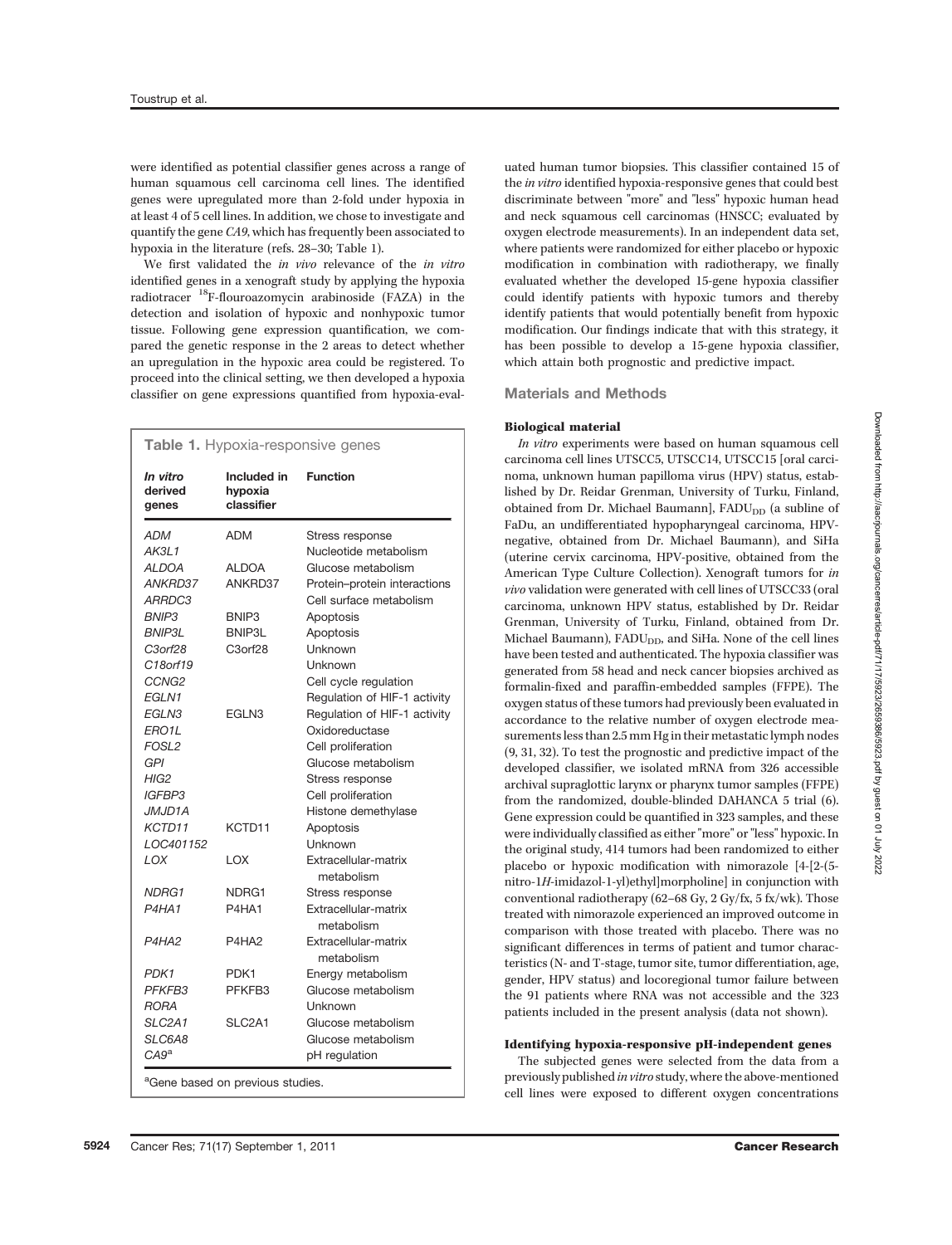and pH levels (7.5 or 6.3; ref. 27). Gene expression was analyzed with microarray (Affymetrix–Human Genome U133 Plus 2.0 Array). In addition, the expression of the pH-dependent gene CA9 was evaluated. (Fig. 1A).

### Hypoxia tracer and isolation of hypoxic xenograft tissue

In autoradiographic studies of xenograft tumors, FAZA was used as exogenous tracer revealing hypoxic tumor areas (<10 mm Hg; ref. 33). Immediately after cryosection of the excised tumor, autoradiography was carried out. This procedure was carried out at  $-20^{\circ}$ C to minimize degradation of mRNA. By demarcating FAZA-positive areas (H) and FAZA-negative areas (N) from the autoradiography a computer-assisted (ImageGauge) 1:1 template was made to describe the hypoxic status inside the tumor. Guided by hematoxylin and eosin (H&E) staining of every fifth section (Fig. 1B), necrotic areas were avoided if possible and the demarcated areas were dissected. Tissue from multiple corresponding sections, but representing each area, was pooled to achieve tissue for quantitative PCR (qPCR) quantification. Every fifth tumor section was left in total (M) before RNA extraction, cDNA preparation, and qPCR. All sections were preserved in RNA*later*-ICE at  $-80^{\circ}$ C prior to dissection.

### Gene expression quantification

RNA from fresh-frozen tissue was extracted by using RNeasy-kit (Qiagen) according to the manufacturer's instructions. RNA from FFPE tumor biopsies was extracted by using a fully automated, bead-based RNA isolation procedure (34). cDNA was generated by using the High Capacity cDNA Archive kit (Applied Biosystems; ABI) and gene expression was quantified by using qPCR. cDNA based on FFPE samples was preamplified according to the manufacturer's details (TaqMan PreAmp, ABI) before real time qPCR. To detect transcripts of interest, TaqMan Gene Expression assay (ABI) was used for all potential classifier and reference genes



Figure 1. Identifying and validating hypoxia-responsive and pH-independent genes. A, in vitro derived genes characterized by hypoxia-induced upregulation and insensitivity to pH fluctuations (except CA9). B and C, H&E and autoradiographic presentation of hypoxia tracer FAZA distribution in xenograft tumor, tracer-positive area resembling hypoxic tumor tissue (H), tracer-negative area resembling nonhypoxic tumor tissue (N), total section resembling a heterogeneous mix of hypoxic and nonhypoxic tumors tissue (M). Autoradiographic image has been optimized to enhance visualization of hypoxic areas. D, fold upregulation in hypoxic tumor area (H) compared with nonhypoxic tumor area (N). E, fold upregulation in total heterogeneous tumor section (M) compared with nonhypoxic tumor tissue (N).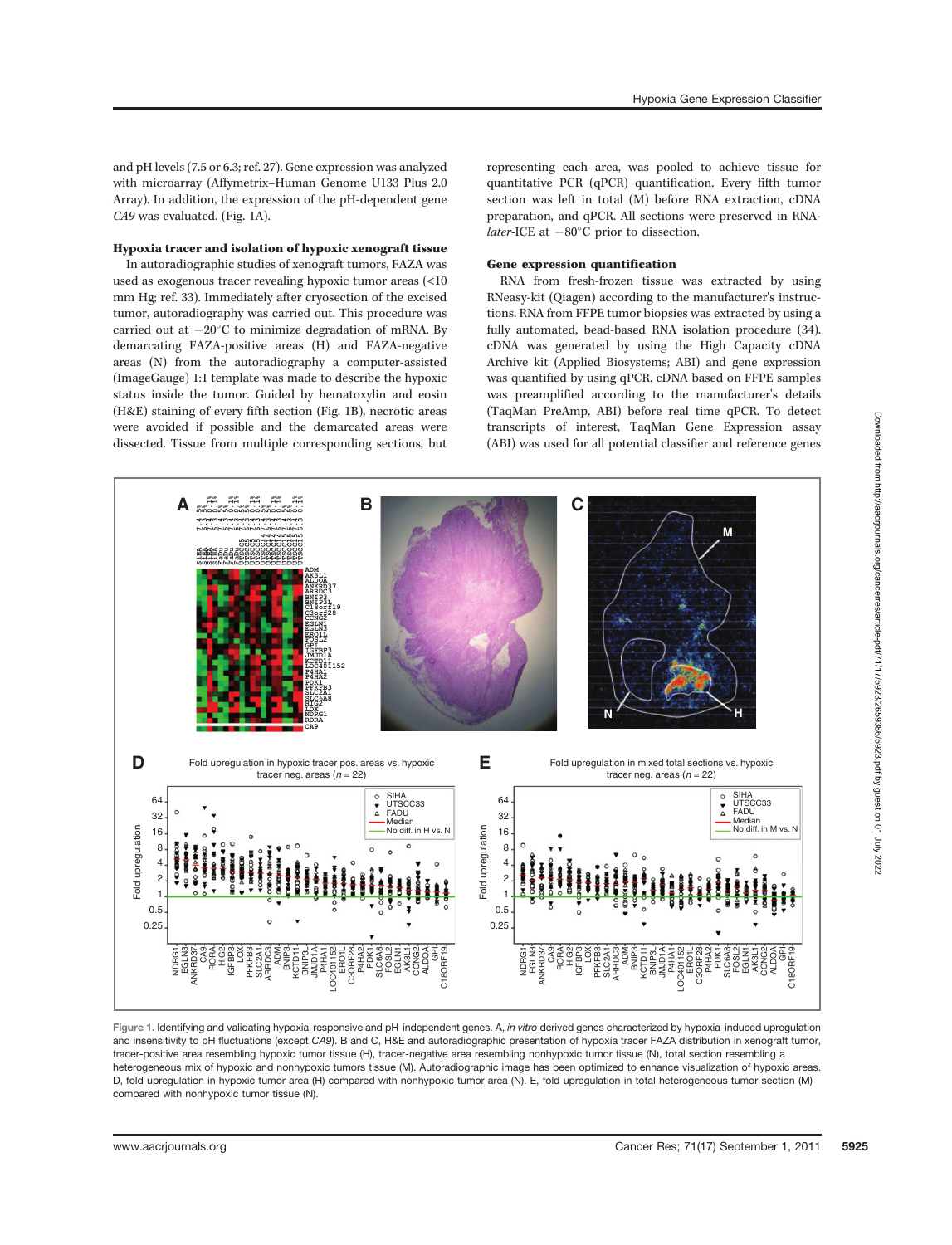(Supplementary Table S1). Reactions were carried out on an ABI Prism 7900 Sequence Detector (ABI) and in duplicate. Seven potential reference genes were analyzed: ACTR3, CHCHD1, NDFIP1, SPCS2, and TMEM85 were selected on the basis of our previous in vitro results (27); RPL37A and TFRC have previously been described (35, 36). The geNORM application available in RealTime Statminer (Intergromics) was used on the training set of 58 HNSCC samples, and 3 optimal reference genes (RPL37A, ACTR3, and NDFIP1) were selected for normalization. Data were analyzed by using Real-Time Statminer (Intergromics) and  $\Delta$ Ct values were generated by normalizing to the geometric mean of the 3 reference genes. When analyzing FFPE samples, Ct values more than 35 or with an SD more than 0.3 were dismissed and interpreted as empty wells. Gene expression levels were quantified as  $2^{-\Delta Ct}$  and log2transformed before building the classifier.

### Statistical analyses

Gene expression in the H, N, and M areas of the xenograft tumors were compared with Wilcoxon's signed rank analysis.

The prognostic impact of the 15-gene hypoxia classifier was evaluated on the placebo group of the DAHANCA 5 data set. This subgroup had been treated with radiotherapy alone (6). The predictive impact for hypoxic modification with nimorazole in conjunction with radiotherapy was evaluated by comparing the response to placebo or nimorazole among the groups classified as having "more" or "less" hypoxic tumors, respectively. A multivariable Cox proportional hazard analysis was used to evaluate the importance of independent tumor characteristics and treatment, with respect to the risk of locoregional failure. All patients were observed for at least 5 years or until death. Follow-up was completed as part of the original study. End point in the evaluation of the classifier was cumulative incidence of locoregional tumor failure defined as persistence or recurrence of the disease in the primary tumor (T site) or regional lymph nodes (N site) after radiotherapy and compared at 5 years. Death within 3 years after finalized treatment and without failure was considered a competing risk in the analysis (37). Statistical analyses were carried out with STATA 10 software. All P values are 2-sided with a level of significance at 5%.

### **Results**

### Suggested in vitro derived hypoxia-responsive genes are upregulated in hypoxic areas of in vivo xenograft tumors

To confirm the in vivo hypoxia specificity of the 30 genes, subcutaneous xenograft tumors in nude mice were established from 3 cell lines of human squamous cell carcinoma, of which 2 were used in the in vitro experiments. Before excision of the evolved tumor, mice were administered with the hypoxia tracer FAZA (33) which allowed ex vivo visualization of hypoxic tumor areas by autoradiography. A computerassisted 1:1 template of demarcated FAZA-positive and FAZA-negative areas was generated from the autoradiography to guide the dissection of hypoxic and nonhypoxic tumor tissue (Fig. 1B and C). Tissue was isolated and gene expression was quantified from each area, respectively. A Wilcoxon's signed rank analysis of the intratumor variability of gene expression measured with quantitative real-time reverse transcriptase PCR showed that all the suggested genes were significantly upregulated in hypoxic tumor areas (H) compared with nonhypoxic tumor areas (N; Fig. 1D). To mimic the clinical scenario where biopsies may include both well-oxygenated and hypoxic areas, we also compared the gene expression from nonhypoxic tumor areas with the gene expression in total neighbor sections (M) that represented more heterogeneous tissue material. With this, we expected to verify whether the hypoxia-induced upregulation would be traceable in terms of gene expression, irrespective of being quantified from a mix of both hypoxic and nonhypoxic tumor areas. We found all but 3 genes to be significantly upregulated (Fig. 1E), which supported their potential role as hypoxic markers.

### Generation of a hypoxia classifier with prognostic impact included 15 hypoxia-responsive genes

Identification of the most informative genes for relevant hypoxia classification in human biopsies was carried out by quantifying gene expression in 58 head and neck cancer biopsies that had previously been hypoxia evaluated and ranked in accordance to oxygen electrode measurements in their metastatic neck nodes (9, 31, 32). In the effort of building the hypoxia classifier we separated and categorized the 58 tumors constituting the training set into a "more" hypoxic group containing the 10 tumors with the highest frequency of low oxygen electrode measurements and a "less" hypoxic group containing the remaining 48 tumors (Fig. 2A). With this split of the hypoxia-ranked tumors, we obtained 2 groups with the largest possible distance between mean gene expression levels among the groups and thereby the greatest discrimination in terms of gene expression. In short, the separation of the tumors into these 2 groups was determined by the ratio of between to within variations  $(B/W)$  in expression levels (see Supplementary Data on classification). We obtained the highest B/W ratios when the "more" hypoxic group consisted of the 10 most hypoxic tumors (Fig. 2B). Subsequently, an independent tumor would be classified as belonging to the predefined group ("more" or "less" hypoxic), where the distance from the gene expression level of the independent tumor and to the mean gene expression level of the predefined group was lowest (Supplementary Data on classification; Supplementary Table S2).

We then determined the number of genes to constitute the most optimal classifier. By use of a "leave one out" crossvalidation approach (38), each sample from the training set was classified, one by one, as belonging to either of the 2 groups. The classification was based on all samples from the training set, excluding the sample being classified. Each of the 58 samples was then classified with combinations of the 30, 29, 28, and so on best separating genes. We found that a combination of 15 genes was optimal to classify the highest number of tumors into the same group as they were predefined into (Fig. 2C). As the final classifier, we chose the 15 candidate genes (Table 1) that were present with the highest frequency in the 58 "leave one out" classifications with a 15-gene classifier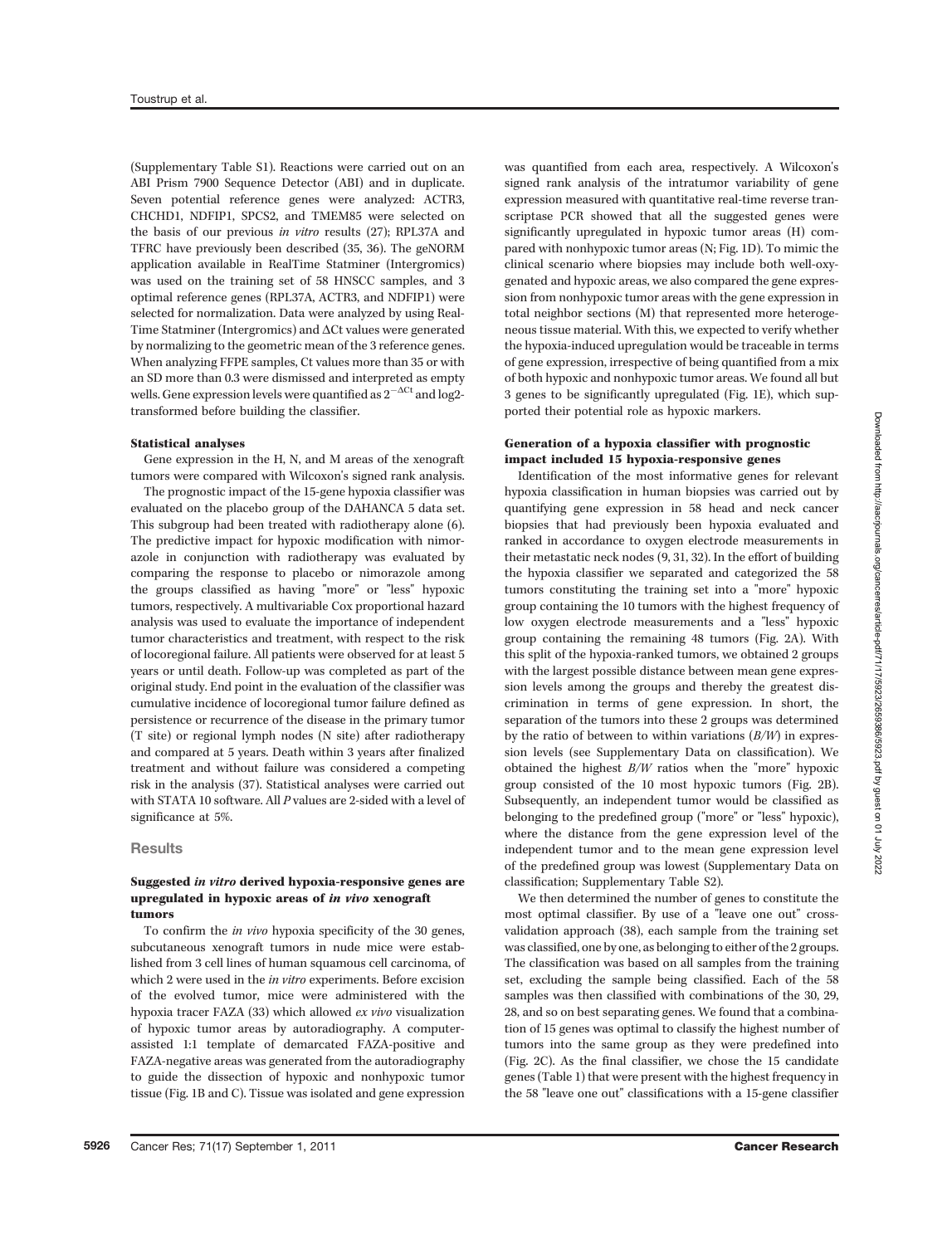Figure 2. Development and evaluation of the 15-gene hypoxia gene expression classifier. A, the predefined "more" and "less" hypoxic tumors based on hypoxia evaluation with oxygen electrode in metastatic lymph nodes. B, basis for the predefined grouping was founded on the most optimal ability to discriminate among the predefined groups, in terms of gene expression (B/W ratio). C, number of genes included in the classifier and the ability to classify tumor samples into the same group as they were predefined into, in the "leave one out" (LOO) cross-validation analysis. D, the most frequently present genes in a 15-gene hypoxia classifier. E, cumulative incidence of locoregional tumor failure in 156 independent head and neck cancer patients treated with conventional radiotherapy alone and separated into "more" and "less" hypoxic tumors by the 15-gene hypoxia classifier.



(Fig. 2D). To verify the prognostic relevance of the developed 15-gene hypoxia classifier, we categorized the 156 HNSCC biopsies from patients in the placebo group of the DAHANCA 5 trial as either "more" or "less" hypoxic. These patients had been treated with conventional radiotherapy and without hypoxic modification. The prognostic value is illustrated in Figure 2E, where patients categorized as having "more" hypoxic tumors suffered a significantly higher cumulative incidence of locoregional failure at 5 years as compared with patients categorized as "less" hypoxic (79% vs. 54%,  $P = 0.001$ ).

# The 15-gene hypoxia classifier predicts for hypoxic modification of radiotherapy with the radiosensitizer nimorazole

To test the classifiers potential for predicting which tumors could benefit from hypoxic modification of radiotherapy with nitroimidazoles, we applied the 15-gene classifier on 323 HNSCC biopsies from patients enrolled in the DAHANCA 5 trial. These patients had been randomized to either placebo or hypoxic modification with nimorazole in conjunction with conventional radiotherapy (6). Overall, the hypoxia classifier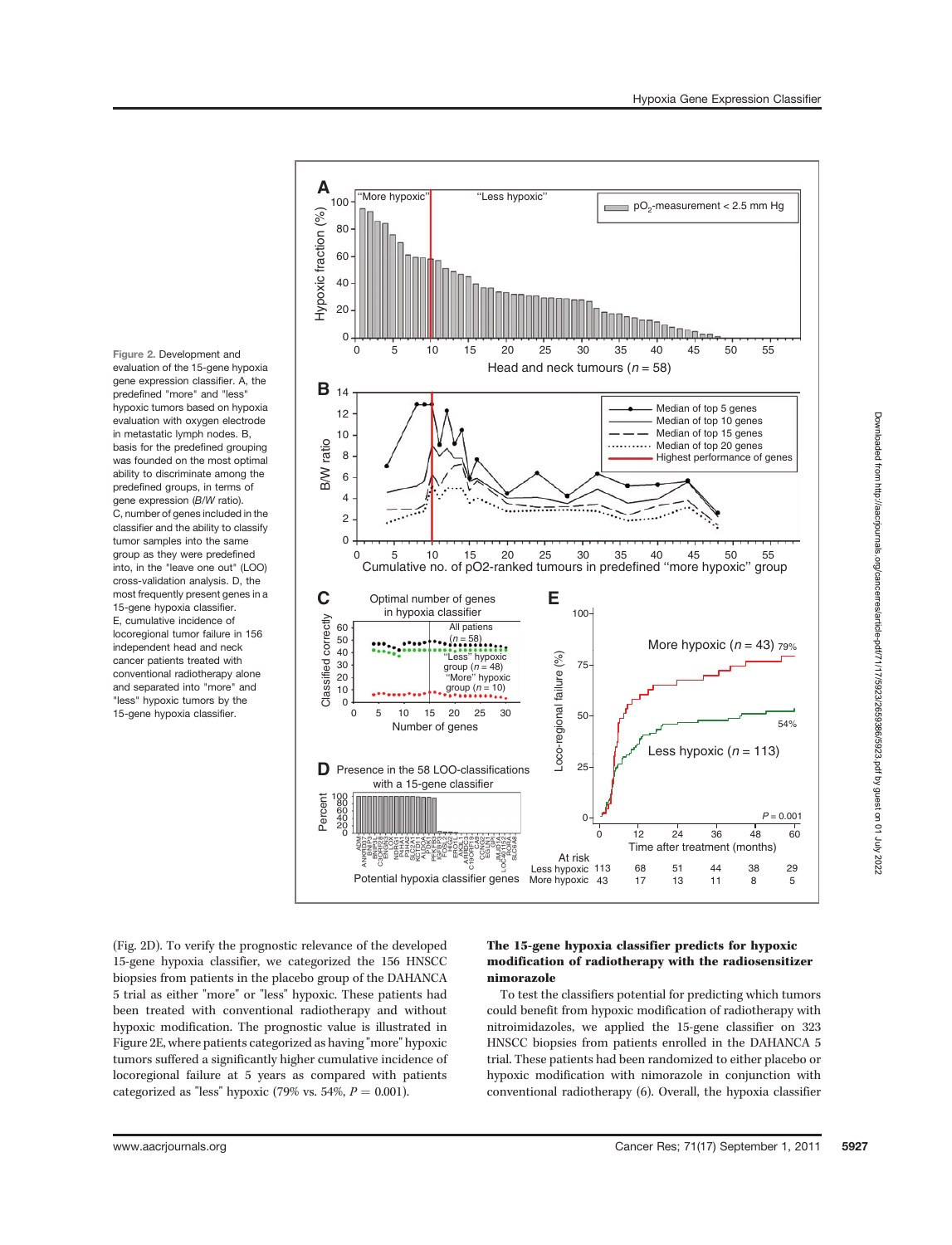categorized 114 tumors (35%) as "more" hypoxic and 209 tumors (65%) as "less" hypoxic. In the group classified as "more" hypoxic (Fig. 3A), those treated with nimorazole in conjunction with radiotherapy carried a significantly reduced cumulative incidence of locoregional tumor failure after 5 years when compared with those treated with placebo and radiotherapy (46% vs. 79%,  $P = 0.0001$ ). In the group classified as "less" hypoxic (Fig. 3B), we observed a uniform prognosis in



Figure 3. Prognostic and predictive impact of the 15-gene hypoxia gene expression classifier. A, cumulative incidence of locoregional tumor failure in the group categorized as having "more" hypoxic tumors randomized for placebo or nimorazole in conjunction with radiotherapy. B, cumulative incidence of locoregional tumor failure in the group categorized as having "less" hypoxic tumors randomized for placebo or nimorazole in conjunction with radiotherapy.

terms of cumulative incidence of locoregional tumor failure  $(46\% \text{ vs. } 54\%, P = 0.28)$ , irrespective of whether the patient had been treated with nimorazole or placebo in conjunction with the radiotherapy. This indicated a beneficial effect of additive treatment with nimorazole that was restricted to those tumors classified as "more" hypoxic. A Cox proportional hazards analysis for risk of locoregional failure was carried out. The following parameters were included in the model: 15-gene classification ("more" vs. "less" hypoxic), nodal status (N-positive vs. N-negative), tumor stage (T3-4 vs. T1-2), hypoxic modification (nimorazole vs. placebo), HPV status (p16-positive vs. p16-negative), gender (male vs. female), and age ( $\leq 60$  vs.  $\geq 60$ ). The 15-gene classifier was found to have independent prognostic importance with an HR of 1.41 (95% CI, 1.03–1.94). A test for interaction showed that the response to nimorazole was significantly different in the "more" hypoxic tumors compared with the response in the "less" hypoxic tumors ( $P = 0.003$ ). In a separate multivariate analysis, nimorazole was an independent factor associated with good prognosis in "more" hypoxic tumors (HR =  $0.42$ ; 95% CI, 0.25– 0.68), whereas there was no significant effect of hypoxic modification with nimorazole in "less" hypoxic tumors (HR  $= 0.98$ ; 95% CI, 0.67-1.44).

### **Discussion**

In principle, there are at least 3 different methods to measure hypoxic status of a tumor: the physical approach, with an oxygen sensing electrode inserted into the tumor (39); a metabolic approach with preinjection and visualization of metabolically bound exogenous hypoxia tracers (10, 14, 33); or the more biology-driven approach characterized by the measurement of one or more endogenous genes being expressed under hypoxic conditions in the tumor (17, 28). Despite negative influence of hypoxia on the outcome of HNSCC after radiotherapy and despite evidence that modification of hypoxia can benefit the patients with hypoxic tumors (3, 6), such methods for pretheraputic hypoxic tumor evaluation have not yet been implemented in the clinical setting. This is probably due to an understandable combination of disadvantages either in the form of physical inconveniencies, need for preinjection of tracer, or a lack of sensitivity or specificity of the hypoxia markers (17). In this project we tried to apply the advantages of 2 of these previously established methods to measure hypoxia to refine and improve the third approach into a more clinically relevant and applicable form. Thus, we developed a hypoxia gene expression classifier enabling us to characterize an independent tumor as either "more" or "less" hypoxic, based on the quantification of hypoxia-responsive genes in the tumor biopsy.

The initially suggested potential classifier genes were characterized by being upregulated under hypoxic conditions and furthermore independent of pH fluctuations in the previous in vitro studies (27). The pH parameter was included as studies have shown that hypoxia-induced genes can also be regulated by other factors such as inflammation and pH fluctuations (17, 36, 40). Therefore, independency to one or more of these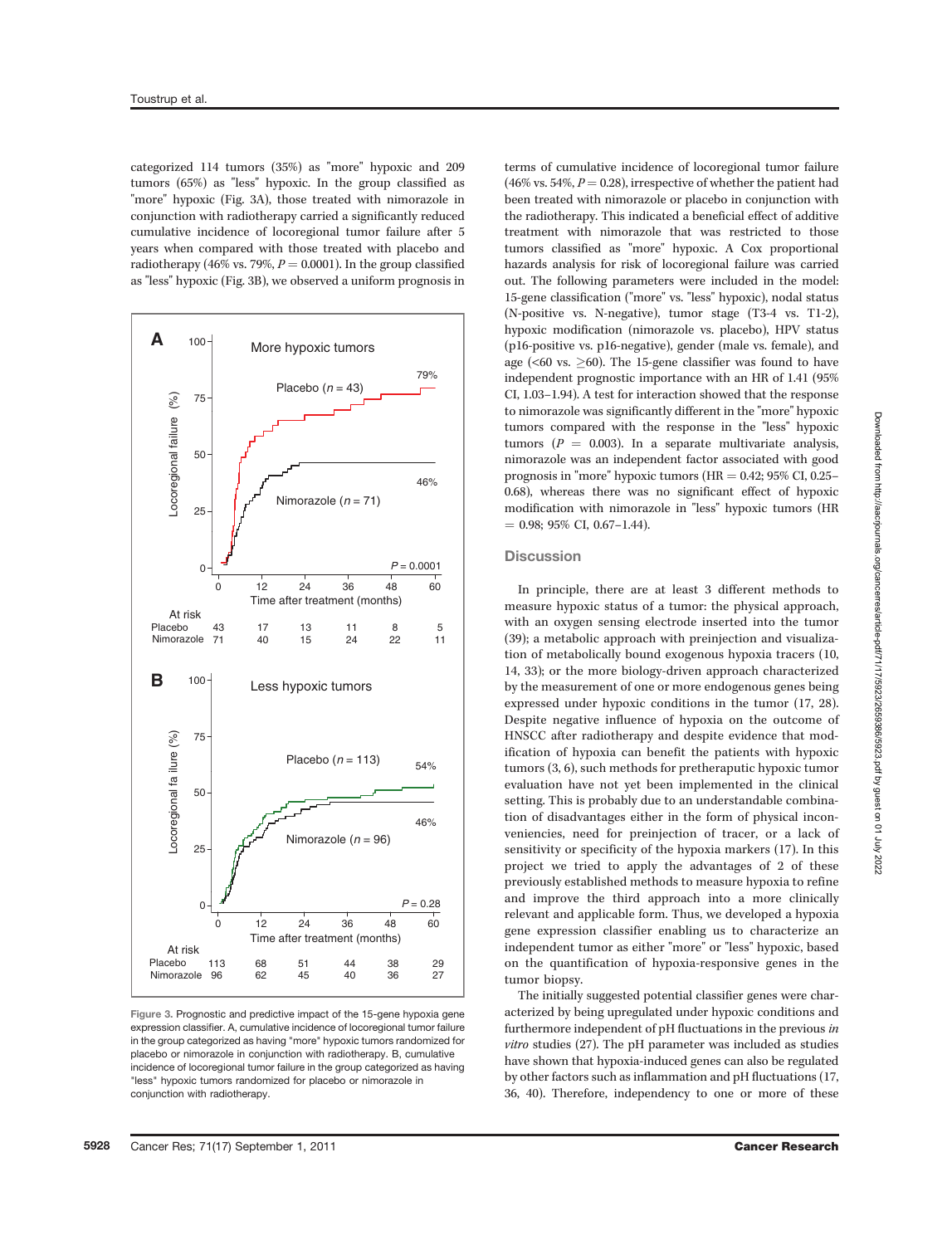factors could hypothetically improve the hypoxia specificity of the gene in question. To improve the clinical applicability and the choice of potentially predictive genes contained in a hypoxia-specific signature/classifier, we aimed at identifying hypoxia-induced and pH-independent genes. In addition to the pH-independent genes, we also chose to evaluate the pHdependent gene CA9 due to its frequent linkage to hypoxia in the literature (41–43).

At first, we verified that the genes being upregulated under hypoxic in vitro conditions were also upregulated in hypoxic areas of in vivo xenograft tumors (Fig. 1D). Furthermore the hypoxia-induced gene expression could also be measured from total xenograft sections which resembled tumor biopsies (Fig. 1E). We therefore believe that these genes can be used as indicators of clinically relevant hypoxia. We also registered that although 27 of the genes were significantly upregulated in the total sections compared with the nonhypoxic tumor tissue, the magnitude of upregulation varied considerably. Thus, a fraction of the suggested genes probably carried more hypoxia-specific information than all of the genes together. In a recent study by Marotta and colleagues (22), a comparable xenograft approach was applied in the description of in vitro versus in vivo hypoxia-responsive genes in a single gliosarcoma model. Few genes were common to the 2 growth conditions, and in general they found striking differences between the global in vitro and in vivo hypoxic mRNA profiles. In contrast to Marotta and colleagues, we did not aim at identifying a new set of in vivo generated hypoxia-responsive genes through an explorative supervised cDNA microarray analysis in a xenograft study, but used it as an in vivo verification of the hypoxia-induced upregulation already observed in the previous in vitro studies. Furthermore, the genes from our in vitro studies were selected on the basis of several different cell lines, and this probably explains why we in general observe a good correlation between our in vitro and in vivo settings. Interestingly, 13 of the 30 suggested hypoxiaresponsive genes included in our study were also identified either in the in vitro or the in vivo studies from the Marotta and colleagues. This supports the idea that common hypoxiainduced genes can be used to evaluate hypoxia in different tumor sites (26).

In contrast to previous studies on hypoxia gene expression classifiers, we wanted to build a classifier based on the hypoxic status of the tumors. We therefore developed the final 15-gene classifier in a training set of 58 HNSCC tumors that were evaluated and ranked according to the number of low oxygenelectrode measurements of their metastatic neck nodes (31, 32, 44). We also wished to develop a robust classifier that can be used routinely to classify individual FFPE tumor biopsies. Compared with the previously published hypoxia signatures (22, 24–26) we identified some genes that are in common. In the most comprehensive study, Buffa and colleagues used a network-based approach involving both coexpression networks and gene set enrichment analysis to identify a gene expression signature that correlates with prognosis across different tumor sites (26). That there is some overlap between the genes identified by these very different approaches supports the use of gene expression as a global marker for

hypoxia. However, because of the difference between the approaches, we would also expect to find genes that are not in common. First, we did not develop the classifier on the basis of its prognostic value, but solely on the association with hypoxic status in the tumor. Second, some of the coexpression networks in the network-based approach include CA9 (25, 26). Although CA9 failed in our in vitro analysis which generally excluded pH-dependent genes, we chose to include it in the analysis. In the xenograft study, CA9 was indeed upregulated in hypoxic areas consistent with the findings by Marotta and colleagues (22). However, CA9 was not correlated to the hypoxic status of the tumors in the training set, and is not among the genes in the final 15-gene classifier. Finally, we have specifically focused on test genes and reference genes that can be measured robustly in FFPE samples and where gene expression measurements in an unknown sample can be used directly to classify the tumor in a clinical setting. Although the samples in the validation set were 20 to 24 years old, we could successfully classify 323 of 326 tumors. Whether these exact classification levels can be directly applied to tumors of other cellular origin still remains to be examined.

The relevance of the classification levels in HNSCC was tested when classifying the 323 patients from the DAHANCA 5 trial as either "more" or "less" hypoxic. This validation set was unique as both prognostic and predictive evaluation was possible. We verified the prognostic relevance of the classifier by focusing on the outcome of the classified tumors in the placebo group. These tumors were treated with radiotherapy alone. We observed a significantly poorer outcome of those tumors classified as "more" hypoxic, when compared with the "less" hypoxic tumors (Fig. 2E). We believe this difference can be explained by a more pronounced resistance to radiotherapy in the "more" hypoxic tumors, thus a less efficient treatment response.

By including those randomized for hypoxic modification in the analysis, we also showed the predictive impact of the classifier. Those tumors classified as "more" hypoxic responded significantly better to the radiosensitizer nimorazole than compared with those classified as "less" hypoxic (Fig. 3A and B). This was confirmed in a multivariate analysis. Thus, we conclude that when quantifying the expression of hypoxia-induced genes in the tumor biopsy, the classifier identifies a subgroup of candidate HNSCC patients for hypoxic modification of radiotherapy. Therefore, the 15-gene hypoxia classifier attains both prognostic and predictive potential and suggests that hypoxic modification of radiotherapy should only be tailored to a subgroup of patients with gene expression classified "more" hypoxic tumors.

### Disclosure of Potential Conflicts of Interest

No potential conflicts of interest were disclosed.

### Acknowledgments

Cell lines were obtained courtesy of Dr. Reidar Grenman and Dr. Michael Baumann. We thank I.M. Thuesen, B. Kierkegaard, A. Baden, and M. Johansen for technical assistance.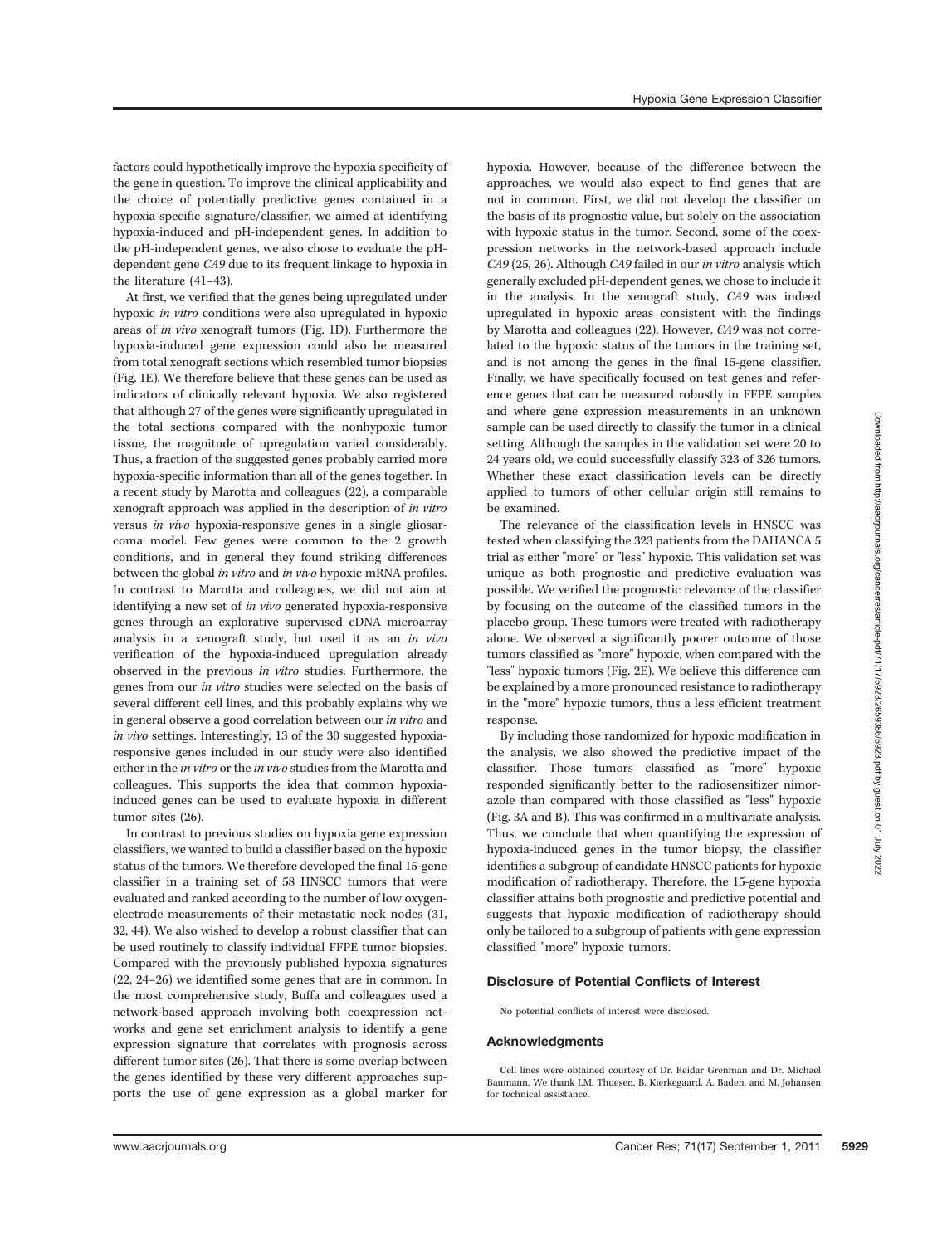### Grant Support

The work was supported by grants from the Danish Cancer Society, the Danish Medical Research Council, the Danish Council for Strategic Research, the EC FP7 project METOXIA, and CIRRO—the Lundbeck Foundation Centre for Interventional Research in Radiation Oncology.

### References

- 1. Nordsmark M, Bentzen SM, Rudat V, Brizel D, Lartigau E, Stadler P, et al. Prognostic value of tumor oxygenation in 397 head and neck tumors after primary radiation therapy. An international multi-center study. Radiother Oncol 2005;77:18–24.
- 2. Overgaard J. Hypoxic radiosensitization: adored and ignored. J Clin Oncol 2007;25:4066–74.
- 3. Overgaard J. Hypoxic modification of radiotherapy in squamous cell carcinoma of the head and neck—a systematic review and metaanalysis. Radiother Oncol 2011[Epub ahead of print].
- 4. Mayer R, Hamilton-Farrell MR, van der Kleij AJ, Schmutz J, Granstrom G, Sicko Z, et al. Hyperbaric oxygen and radiotherapy. Strahlenther Onkol 2005;181:113–23.
- 5. Overgaard J. Clinical evaluation of nitroimidazoles as modifiers of hypoxia in solid tumors. Oncol Res 1994;6:509–18.
- 6. Overgaard J, Hansen HS, Overgaard M, Bastholt L, Berthelsen A, Specht L, et al. A randomized double-blind phase III study of nimorazole as a hypoxic radiosensitizer of primary radiotherapy in supraglottic larynx and pharynx carcinoma. Results of the Danish Head and Neck Cancer Study (DAHANCA) Protocol 5-85. Radiother Oncol 1998;46:135–46.
- 7. Brown JM. SR 4233 (tirapazamine): a new anticancer drug exploiting hypoxia in solid tumours. Br J Cancer 1993;67:1163–70.
- 8. Nordsmark M, Bentzen SM, Overgaard J. Measurement of human tumour oxygenation status by a polarographic needle electrode. An analysis of inter- and intratumour heterogeneity. Acta Oncol 1994;33:383–9.
- 9. Nordsmark M, Overgaard J. Tumor hypoxia is independent of hemoglobin and prognostic for loco-regional tumor control after primary radiotherapy in advanced head and neck cancer. Acta Oncol 2004;43:396–403.
- 10. Raleigh JA, Chou SC, Arteel GE, Horsman MR. Comparisons among pimonidazole binding, oxygen electrode measurements, and radiation response in C3H mouse tumors. Radiat Res 1999;151:580–9.
- 11. Kaanders JH, Wijffels KI, Marres HA, Ljungkvist AS, Pop LA, van den Hoogen FJ, et al. Pimonidazole binding and tumor vascularity predict for treatment outcome in head and neck cancer. Cancer Res 2002;62:7066–74.
- 12. Rischin D, Hicks RJ, Fisher R, Binns D, Corry J, Porceddu S, et al. Prognostic significance of [18F]-misonidazole positron emission tomography-detected tumor hypoxia in patients with advanced head and neck cancer randomly assigned to chemoradiation with or without tirapazamine: a substudy of Trans-Tasman Radiation Oncology Group Study 98.02. J Clin Oncol 2006;24:2098–104.
- 13. Mortensen LS, Buus S, Nordsmark M, Bentzen L, Munk OL, Keiding S, et al. Identifying hypoxia in human tumors: a correlation study between 18F-FMISO PET and the Eppendorf oxygen-sensitive electrode. Acta Oncol 2010;49:934–40.
- 14. Gross M, Karbach U, Groebe K, Franko A, Mueller-Klieser W. Calibration of misonidazole labelling by simultaneous measurement of oxygen tension and labeling density in multicellular spheroids. Int J Cancer 1995;567–73.
- 15. Evans SM, Hahn S, Pook DR, Jenkins WT, Chalian AA, Zhang P, et al. Detection of hypoxia in human squamous cell carcinoma by EF5 binding. Cancer Res 2000;60:2018–24.
- 16. Isa AY, Ward TH, West CM, Slevin NJ, Homer JJ. Hypoxia in head and neck cancer. Br J Radiol 2006;79:791–8.
- 17. Moon EJ, Brizel DM, Chi JT, Dewhirst MW. The potential role of intrinsic hypoxia markers as prognostic variables in cancer. Antioxid Redox Signal 2007;9:1237–94.
- 18. Le QT, Courter D. Clinical biomarkers for hypoxia targeting. Cancer Metastasis Rev 2008;27:351–62.

The costs of publication of this article were defrayed in part by the payment of page charges. This article must therefore be hereby marked advertisement in accordance with 18 U.S.C. Section 1734 solely to indicate this fact.

Received April 7, 2011; revised June 5, 2011; accepted July 1, 2011; published OnlineFirst August 16, 2011.

- 19. Overgaard J, Eriksen JG, Nordsmark M, Alsner J, Horsman MR. Plasma osteopontin, hypoxia, and response to the hypoxia sensitiser nimorazole in radiotherapy of head and neck cancer: results from the DAHANCA 5 randomised double-blind placebo-controlled trial. Lancet Oncol 2005;6:757–64.
- 20. Sørensen BS, Hao J, Overgaard J, Vorum H, Honore B, Alsner J, et al. Influence of oxygen concentration and pH on expression of hypoxia induced genes. Radiother Oncol 2005;76:187–93.
- 21. Erler JT, Bennewith KL, Nicolau M, Dornhofer N, Kong C, Le QT, et al. Lysyl oxidase is essential for hypoxia-induced metastasis. Nature 2006;440:1222–6.
- 22. Marotta D, Karar J, Jenkins WT, Kumanova M, Jenkins KW, Tobias JW, et al. In vivo profiling of hypoxic gene expression in gliomas using the hypoxia marker EF5 and laser-capture microdissection. Cancer Res 2011;71:779–89.
- 23. Le QT, Harris J, Magliocco AM, Kong CS, Diaz R, Shin B, et al. Validation of lysyl oxidase as a prognostic marker for metastasis and survival in head and neck squamous cell carcinoma: Radiation Therapy Oncology Group trial 90-03. J Clin Oncol 2009;27:4281–6.
- 24. Chi JT, Wang Z, Nuyten DS, Rodriguez EH, Schaner ME, Salim A, et al. Gene expression programs in response to hypoxia: cell type specificity and prognostic significance in human cancers. PLoS Med 2006;3:e47.
- 25. Winter SC, Buffa FM, Silva P, Miller C, Valentine HR, Turley H, et al. Relation of a hypoxia metagene derived from head and neck cancer to prognosis of multiple cancers. Cancer Res 2007;67:3441–9.
- 26. Buffa FM, Harris AL, West CM, Miller CJ. Large meta-analysis of multiple cancers reveals a common, compact and highly prognostic hypoxia metagene. Br J Cancer 2010;102:428–35.
- 27. Sørensen BS, Toustrup K, Horsman MR, Overgaard J, Alsner J. Identifying pH independent hypoxia induced genes in human squamous cell carcinomas in vitro. Acta Oncol 2010;49:895–905.
- 28. Vordermark D, Brown JM. Endogenous markers of tumor hypoxia predictors of clinical radiation resistance?Strahlenther Onkol 2003;179:801–11.
- 29. Le QT, Kong C, Lavori PW, O'byrne K, Erler JT, Huang X, et al. Expression and prognostic significance of a panel of tissue hypoxia markers in head-and-neck squamous cell carcinomas. Int J Radiat Oncol Biol Phys 2007;69:167–75.
- 30. Eriksen JG, Overgaard J. Lack of prognostic and predictive value of CA IX in radiotherapy of squamous cell carcinoma of the head and neck with known modifiable hypoxia: an evaluation of the DAHANCA 5 study. Radiother Oncol 2007;83:383–8.
- 31. Nordsmark M, Overgaard J. A confirmatory prognostic study on oxygenation status and loco-regional control in advanced head and neck squamous cell carcinoma treated by radiation therapy. Radiother Oncol 2000;57:39–43.
- 32. Nordsmark M, Overgaard M, Overgaard J. Pretreatment oxygenation predicts radiation response in advanced squamous cell carcinoma of the head and neck. Radiother Oncol 1996;41:31–9.
- 33. Busk M, Horsman MR, Jakobsen S, Bussink J, van der KA, Overgaard J. Cellular uptake of PET tracers of glucose metabolism and hypoxia and their linkage. Eur J Nucl Med Mol Imaging 2008;35:2294–303.
- 34. Bohmann K, Hennig G, Rogel U, Poremba C, Mueller BM, Fritz P, et al. RNA extraction from archival formalin-fixed paraffin-embedded tissue: a comparison of manual, semiautomated, and fully automated purification methods. Clin Chem 2009;55:1719–27.
- 35. Hennig G, Gehrmann M, Stropp U, Brauch H, Fritz P, Eichelbaum M, et al. Automated extraction of DNA and RNA from a single formalin-fixed paraffin-embedded tissue section for analysis of both single-nucleotide polymorphisms and mRNA expression. Clin Chem 2010;56:1845–53.